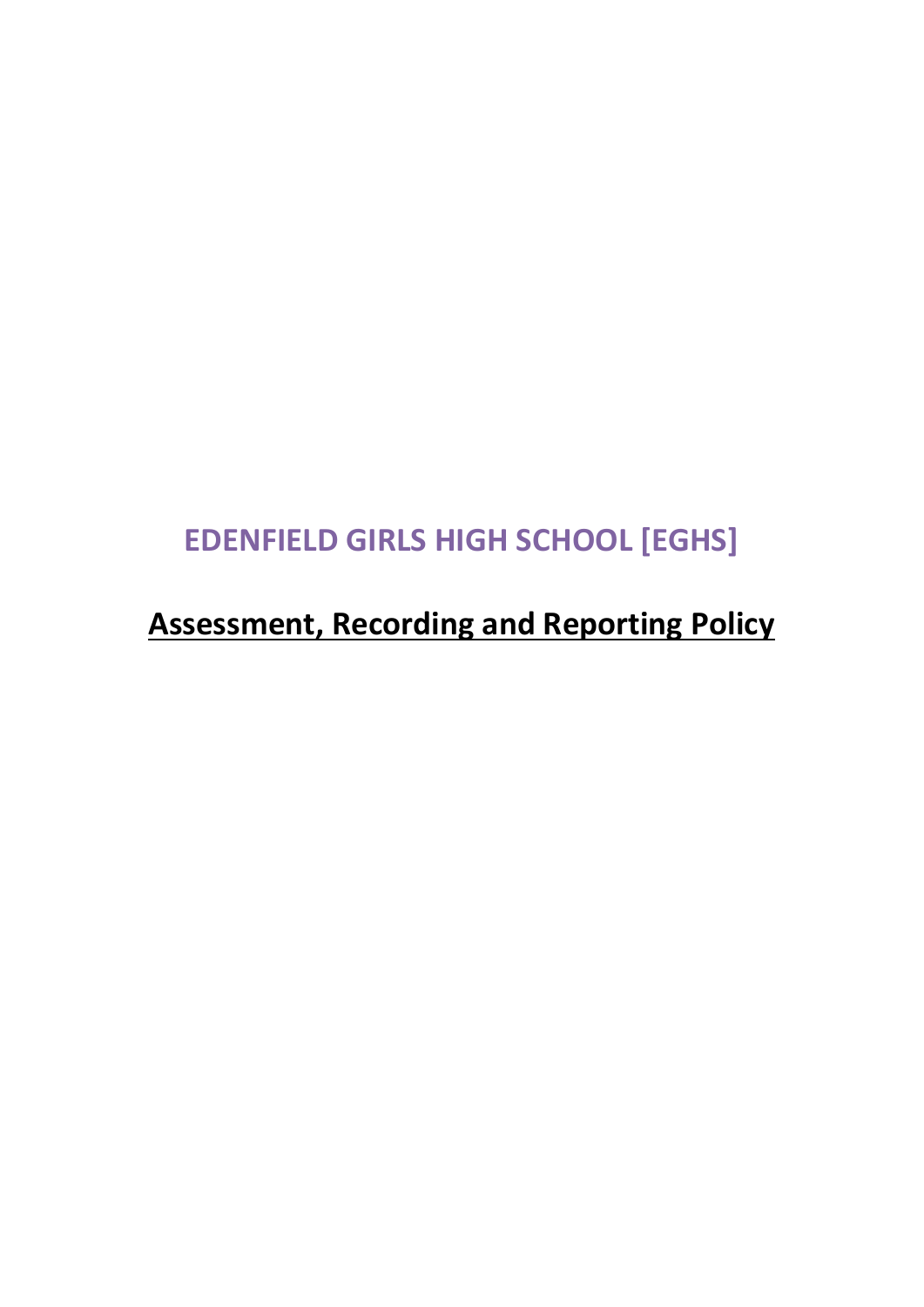#### **Introduction**

Assessment, Recording and Reporting are vital components in effective teaching and learning, and important tools by which to raise achievement.

Assessment is an on-going process which occurs continually at an informal level. The teacher's job is to use it as a positive and constructive means to enable all pupils to progress and raise levels of achievement.

Assessment should also be a formal process in which both formative and summative judgements of pupils' effort, ability and attainment are recorded. Teachers should record, as appropriate, information relating to a range of assessments. Reporting to parents is an essential part of schooling because it helps in developing the link between school and home, which is beneficial in raising achievement.

Teachers should regularly feedback to pupils about their work. Assessment data that is recorded and not communicated is less effective than information that is used for motivational feedback and/or objective analysis. Feedback must be honest and constructive so that it motivates all pupils to achieve their best.

### **Methodology**

### *Target setting*

Information on prior attainment, such as KS2 SATs results, reports from previous schools, etc. is collated and used to inform target setting.

Briefly, the new system is as follows:

- On entry to school, students are assigned a pathway to GCSE based mainly on prior attainment at KS2 (where available) and any other relevant information we may have (e.g. Baseline line test at the start of the year in various individual subjects).
- The lower grade in each pathway would be the student's minimum expected outcome. The middle grade would be their expected grade, and the upper their aspirational grade. This identifies a clear attainment pathway from entry into school to GCSE.
- Each student's attainment is judged against targets set in each subject, based on her prior attainment and GCSE Pathways, to indicate her expected attainment. The following table will be used to help set targets: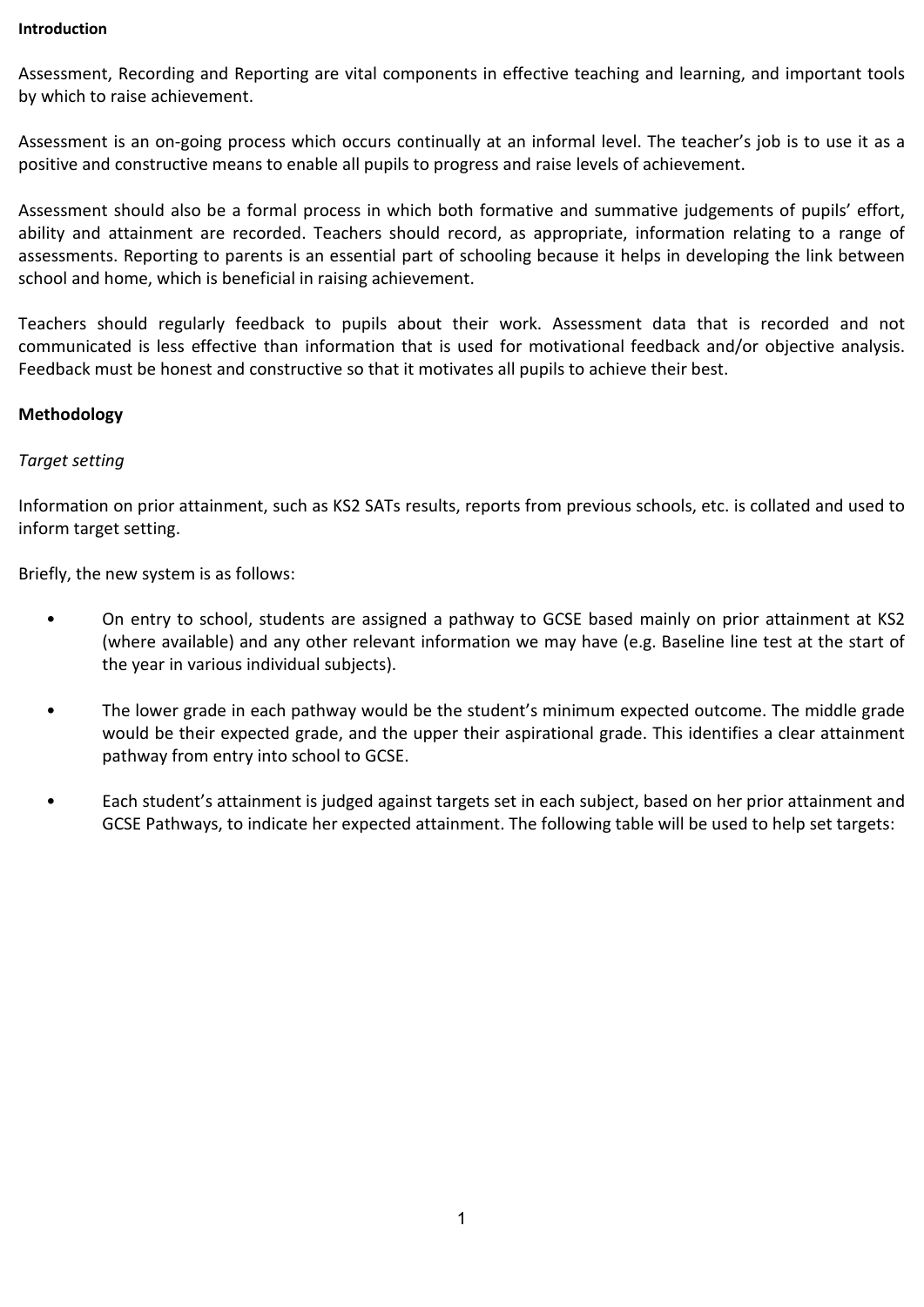| Avg Scaled<br>Scores | Autumn 2<br>Year <sub>7</sub> | Year 7 Spring<br><b>Target</b> | <u>Summer</u><br>Year <sub>7</sub><br><b>Target</b><br>ၜ | Starting<br>Year <sub>8</sub> | ထ              |                      | ග              | Starting<br>Year <sub>9</sub> | Autumn 2<br><b>Year 9</b> | Year 9<br>Ą<br><b>Target</b><br><b>Spring</b> | Summer <sub>6</sub><br><b>Target</b><br>Year <sub>9</sub> | Starting<br>Year 10 | Autumn 2<br>Year 10<br><u>Tarqet</u> | Spring 4<br>Year 10 | ທ<br>ummer 6<br>Year 10<br><b>larget</b> | Starting<br>Year <sub>11</sub> | Autumn 2<br>Year <sub>11</sub><br>Target | Spring 4<br>Year <sub>11</sub><br><u>Tarqet</u> | <b>GCSE</b><br>Target | <b>Benchmark</b><br>FFT5 |
|----------------------|-------------------------------|--------------------------------|----------------------------------------------------------|-------------------------------|----------------|----------------------|----------------|-------------------------------|---------------------------|-----------------------------------------------|-----------------------------------------------------------|---------------------|--------------------------------------|---------------------|------------------------------------------|--------------------------------|------------------------------------------|-------------------------------------------------|-----------------------|--------------------------|
| $118+$               | 4 <sub>b</sub>                | 4a                             | 5 <sub>c</sub>                                           | 5c                            | 5 <sub>b</sub> | 5a                   | 6с             | 6c                            | 6b                        | 6a                                            | 7c                                                        | 7c                  | $\overline{7}b$                      | 7a                  | 8 <sub>c</sub>                           | 8c                             | 8b                                       | 8a                                              |                       | $8+$                     |
| $116 -$<br>117       | 4 <sub>c</sub>                | 4 <sub>b</sub>                 | 4a                                                       | 4a                            | 5c             | 5                    | 5а             | 5a                            | 6c                        | 6 <sub>b</sub>                                | 6a                                                        | 6a                  | 7c                                   | 7 <sub>b</sub>      | 7a                                       | 7a                             | 8c                                       | 8b                                              | 8                     | 8                        |
| $114 -$<br>115       | 3a                            | 4 <sub>c</sub>                 | 4 <sub>b</sub>                                           | 4b                            | 4a             | 5<br>C               | 5 <sub>b</sub> | 5 <sub>b</sub>                | 5a                        | 6c                                            | 6 <sub>b</sub>                                            | 6 <sub>b</sub>      | 6a                                   | 7c                  | 7 <sub>b</sub>                           | 7b                             | 7a                                       | <b>8c</b>                                       |                       | $8-$                     |
| $112 -$<br>113       | 3 <sub>b</sub>                | 3a                             | 4 <sub>c</sub>                                           | 4c                            | 4b             | 4а                   | 5c             | 5c                            | <b>5b</b>                 | 5a                                            | 6c                                                        | 6c                  | 6b                                   | 6a                  | 7c                                       | 7c                             | 7b                                       | 7a                                              |                       | $7+$                     |
| $110 -$<br>111       | 3 <sub>c</sub>                | 3 <sub>b</sub>                 | 3a                                                       | 3a                            | 4c             | 4b                   | 4а             | 4a                            | 5 <sub>c</sub>            | 5 <sub>b</sub>                                | 5a                                                        | 5a                  | 6 <sub>c</sub>                       | 6b                  | 6a                                       | 6a                             | 7c                                       | 7b                                              |                       | $\overline{\mathbf{7}}$  |
| $107 -$<br>109       | 2a                            | 3 <sub>c</sub>                 | 3 <sub>b</sub>                                           | 3 <sub>b</sub>                | За             | 4C                   | 4b             | 4b                            | 4a                        | 5 <sub>c</sub>                                | 5 <sub>b</sub>                                            | 5 <sub>b</sub>      | 5a                                   | 6 <sub>c</sub>      | 6 <sub>b</sub>                           | 6 <sub>b</sub>                 | 6a                                       | 7c                                              |                       | $7 -$                    |
| $104 -$<br>106       | 2 <sub>b</sub>                | 2a                             | 3 <sub>c</sub>                                           | 3 <sub>c</sub>                | 3 <sub>b</sub> | 3a                   | 4с             | 4c                            | 4 <sub>b</sub>            | 4a                                            | <b>5c</b>                                                 | 5c                  | 5 <sub>b</sub>                       | 5a                  | 6 <sub>c</sub>                           | 6c                             | 6 <sub>b</sub>                           | 6a                                              |                       | $6+$                     |
| 100-<br>103          | 2 <sub>c</sub>                | 2 <sub>b</sub>                 | 2a                                                       | 2a                            | 3c             | 3                    | За             | 3a                            | 4 <sub>c</sub>            | 4 <sub>b</sub>                                | 4a                                                        | 4a                  | 5 <sub>c</sub>                       | 5 <sub>b</sub>      | 5a                                       | 5a                             | 6c                                       | 6 <sub>b</sub>                                  | 6                     | 6                        |
| $95 -$<br>99         | 1a                            | 2 <sub>c</sub>                 | 2 <sub>b</sub>                                           | 2 <sub>b</sub>                | <u> 2a</u>     | 3 <sub>c</sub>       | 3 <sub>b</sub> | 3 <sub>b</sub>                | 3a                        | 4 <sub>c</sub>                                | 4 <sub>b</sub>                                            | 4 <sub>b</sub>      | <u>4a</u>                            | 5c                  | 5 <sub>b</sub>                           | 5 <sub>b</sub>                 | 5a                                       | 6 <sub>c</sub>                                  |                       | $6-$                     |
| $90-$<br>94          | 1 <sub>b</sub>                | 1a                             | 2 <sub>c</sub>                                           | 2c                            | $2\mathsf{b}$  | 2a                   | 3c             | 3 <sub>c</sub>                | 3 <sub>b</sub>            | 3a                                            | 4 <sub>c</sub>                                            | 4c                  | 4b                                   | <b>4a</b>           | 5 <sub>c</sub>                           | 5c                             | 5 <sub>b</sub>                           | 5a                                              |                       | $5+$                     |
| $85 -$<br>89         | 1 <sub>c</sub>                | 1 <sub>b</sub>                 | 1a                                                       | 1a                            | <b>2c</b>      | $\mathbf 2\mathbf b$ | 2a             | 2a                            | 3 <sub>c</sub>            | 3 <sub>b</sub>                                | 3a                                                        | 3a                  | 4 <sub>c</sub>                       | 4 <sub>b</sub>      | 4a                                       | 4a                             | 5c                                       | 5 <sub>b</sub>                                  | 5                     | 5                        |
| $80-$<br>84          | <b>Wa</b>                     | 1 <sub>c</sub>                 | 1 <sub>b</sub>                                           | 1 <sub>b</sub>                | 1a             | <b>2c</b>            | 2 <sub>b</sub> | 2 <sub>b</sub>                | 2a                        | 3 <sub>c</sub>                                | 3 <sub>b</sub>                                            | 3 <sub>b</sub>      | 3a                                   | <u>4с</u>           | 4 <sub>b</sub>                           | 4b                             | 4a                                       | 5 <sub>c</sub>                                  |                       | $5-$                     |
| $\cdot 80$           | <b>Wb</b>                     | <b>Wa</b>                      | 1 <sub>c</sub>                                           | 1 <sub>c</sub>                |                |                      | 2C.            | 2c                            | 2 <sub>b</sub>            | 2a                                            | 3 <sub>c</sub>                                            | 3 <sub>c</sub>      | 3 <sub>b</sub>                       | 3a                  | 4 <sub>c</sub>                           | 4 <sub>c</sub>                 | 4 <sub>b</sub>                           | 4a                                              | 4                     | $4+$                     |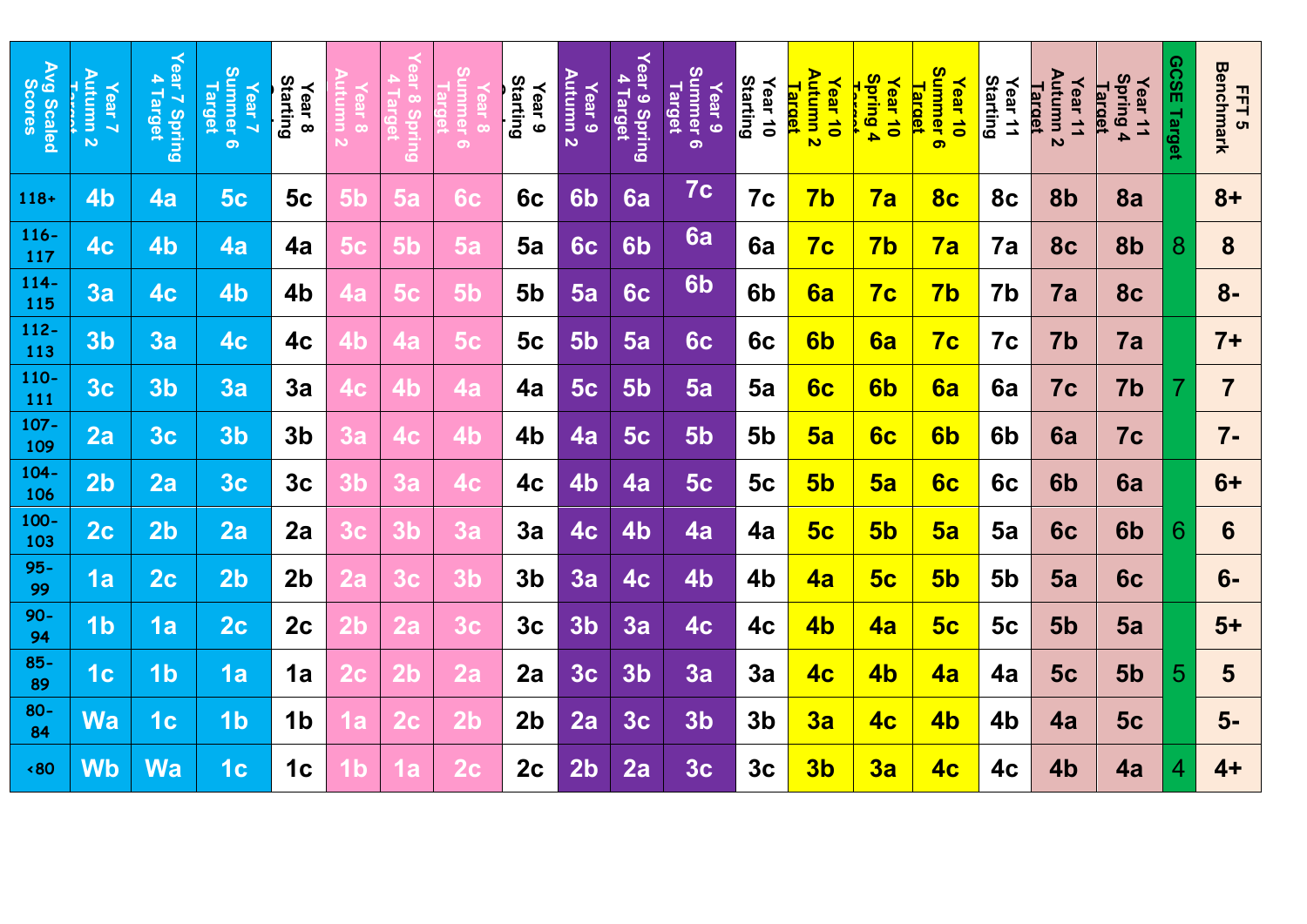Progress against the targets is recorded and reported to parents three times a year – in Nov/Dec, in February/March, and then May/June after the summer exams (formal exam results) at the end of the year. It is analysed by the head teacher after each reporting session, and intervention is put in place to address any underachievement – this may take the form of extra tuition at break, lunchtime or after school, use of websites students can use at home for independent learning, meetings with students and parents to identify any underlying issues affecting progress, review meetings with teachers to offer support, etc.

## **Feedback**

Every pupil should gain feedback from a range of formal and informal assessments.

Feedback to pupils will be both verbal and written. It will be constructive, positive and honest, and largely formative in nature i.e. informing the pupil what needs to be done in order to progress towards achieving at least their target level/grade. It will tend not to be purely in the form of a numerical value. Assessment and feedback should motivate all pupils to want to continually progress.

Feedback to pupils must distinguish between 'effort' and 'attainment'.

Teachers must be clear about their expectations of pupils and the criteria used in assessing their work. Pupils must be made aware of these criteria and feedback provided should relate clearly to them.

Teacher assessment can take various forms:

- spontaneous verbal feedback in lessons
- marking of assignments
- tests/exams
- pupil/teacher dialogue

Pupils should be encouraged to participate actively in the assessment process through considered self-evaluation and reflection on their work. For example:

- self-evaluation
- self-marking
- peer marking
- setting and/or reviewing assessment criteria
- target setting

Teachers will use the following standard codes when marking so that students can take act on written feedback immediately after work is returned to pupils. Time for this will be built into and allocated specifically within lessons. A – Take the following action now. T – Target to aim for in the future. C – Missing capital letter which needs addressing now, P – Punctuation error which needs addressing now. + - Additional details need to be provided here. SP – A Spelling error which needs correcting and spelling out 3 times. Double tick next to each other – This is to indicate a particularly good section of their work. These marking codes will be displayed on a poster in each classroom to help standardise feedback and acting on feedback.

## **Recording**

Data relating to formal assessment will be recorded by the teacher to inform teaching strategies for individual or groups of pupils. It will also inform discussion between staff at departmental meetings and with the head teacher.